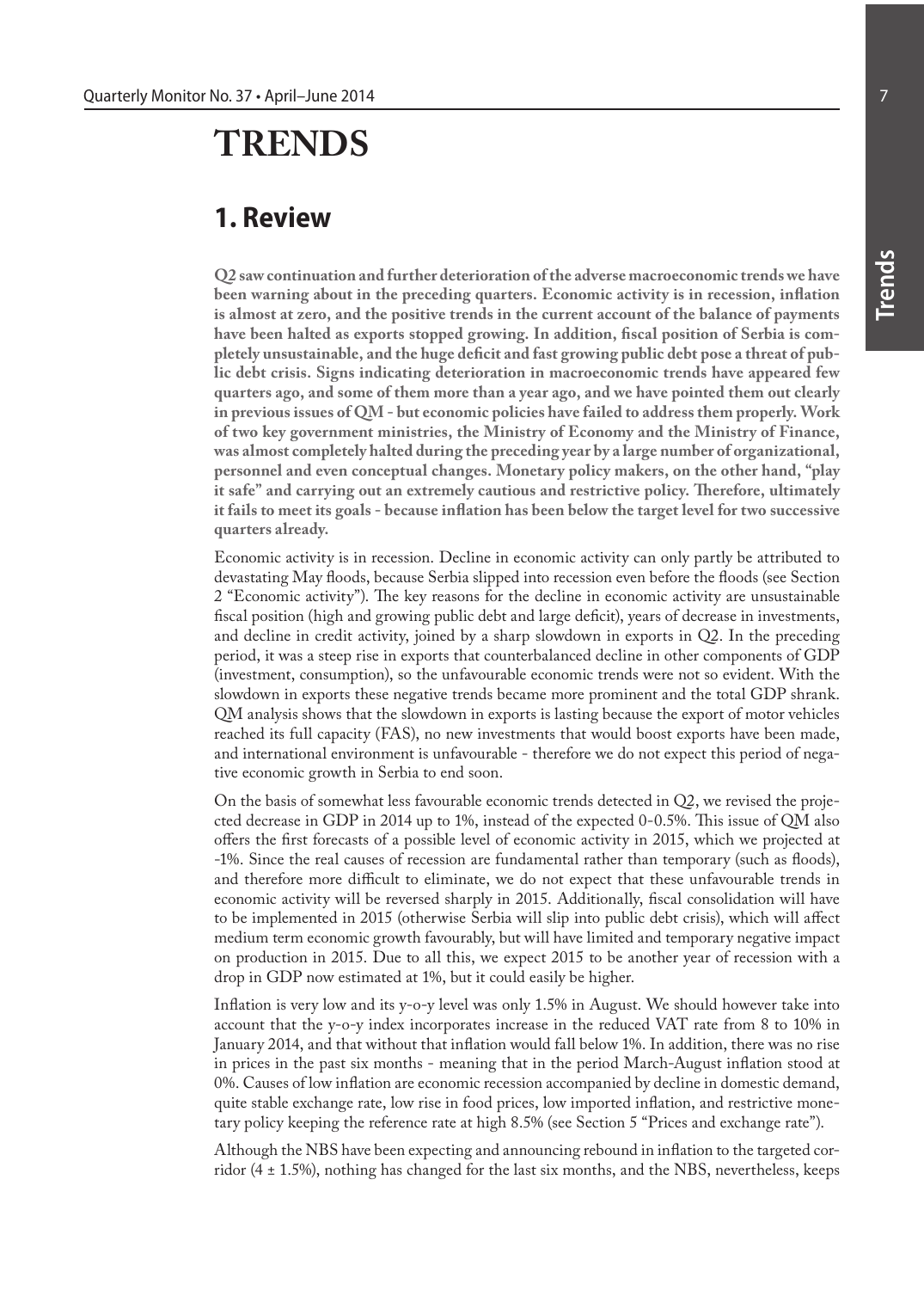pursuing restrictive monetary policy. We have understanding for this kind of monetary policy to some extent - the last recorded depreciation of dinar exchange rate in early September was not large, but it once again reminded us of how fragile the macroeconomic equilibrium in Serbia is, and that monetary policy makers need to be very cautious. However, we must emphasize that the NBS has not achieved its objectives for 2014, which contributed considerably to deterioration of other macroeconomic aggregates. We also remind that it is the NBS who often and reasonably points out the unsustainability of fiscal policy as the major threat to macroeconomic stability in Serbia, exchange rate and prices. However, we should add, free from bias, that fiscal policy in 2014 would have been much more effective if the NBS had achieved its goals.

Positive trends in the current account of the balance of payments have been halted by a slowdown in exports in Q2 (see Section 4 "Balance of payments and foreign trade"). Current account deficit now stands at about 5% of GDP, which is much lower than two or three years ago when it stood at about 10% of GDP, and we remind you that before the 2008 crisis it reached more than 20% of GDP. However, the circumstances are now much different to those before the crisis, so in spite of being considerably reduced in 2014 this current account deficit is no longer sustainable. There is no large inflow of foreign capital any longer, and there certainly will not be any in the medium term. Companies are discharging their foreign debt, foreign direct investments are small, and the only source of considerable inflow of foreign capital is – huge government borrowing. One such inflow of about EUR 750 million (loan for budget support granted by the United Arab Emirates) was recorded in August solely. So, when we draw the line, in 2014, current account deficit stands at around 5% of GDP, capital inflows (despite the large government borrowing) are slightly below this percentage - which led to a slight decrease in foreign exchange reserves of about EUR 250 million (from the beginning of January to end of August).

Large government borrowing abroad will, however, have to be gradually reduced already in 2015; otherwise public debt crisis will arise. Reduction in government borrowing in 2015 will most probably push down the overall inflow of foreign capital relative to 2014, since it is quite unlikely that any of the other items in financial account will increase notably in the period ahead - FDI or foreign loans to domestic companies and banks. This is exactly why we believe that the existing current account deficit of 5% of GDP is not sustainable. It is, however, the task of economic policy to anticipate such or similar future trends on time and try to find the optimum combination of monetary policy, exchange rate, and acceptable reduction in foreign exchange reserves in the years ahead, taking into account the balances of foreign currency debtors and that fiscal consolidation leads to reduction in inflow of foreign capital and pushes down domestic demand. We think that it would probably be beneficial to use current depreciation pressures to allow limited and controlled depreciation of dinar - especially because inflation stands below the NBS's targeted corridor.

Labour market statistics continues to show some quite contradictory trends that we find hardly possible. Y-o-y formal employment fell by about 2% in Q2, which is in line with other macroeconomic indicators (primarily recession), and we think that this data is most probably accurate. What, however, does not cease to surprise us is that according to the Labour Force Survey (now carried out quarterly, as well), rise in employment and decline in unemployment continued in Q2. This time, it can be attributed to seasonal and temporary factors (temporary informal hiring for the purpose of flood protection, for example), but we emphasise once again that under the recession Serbian economy is currently facing, the rise in employment that Labour Force Surveys have been showing since 2013 is not possible.

Corporate borrowing is still low and below the last year's level, but it shows some signs of recovery in Q2, thanks to the new cycle of subsidized loans for liquidity and working capital (see Section 7 "Monetary flows and policy"). We think that this programme is currently justifiable because corporate borrowing is declining sharply and, by providing subsidies on interest, the government makes great and favourable impact on overall credit activity using relatively small funds. On the other hand, amount of nonperforming loans continues to grow gradually in Q2, so the following three institutions should jointly address this problem to find the optimum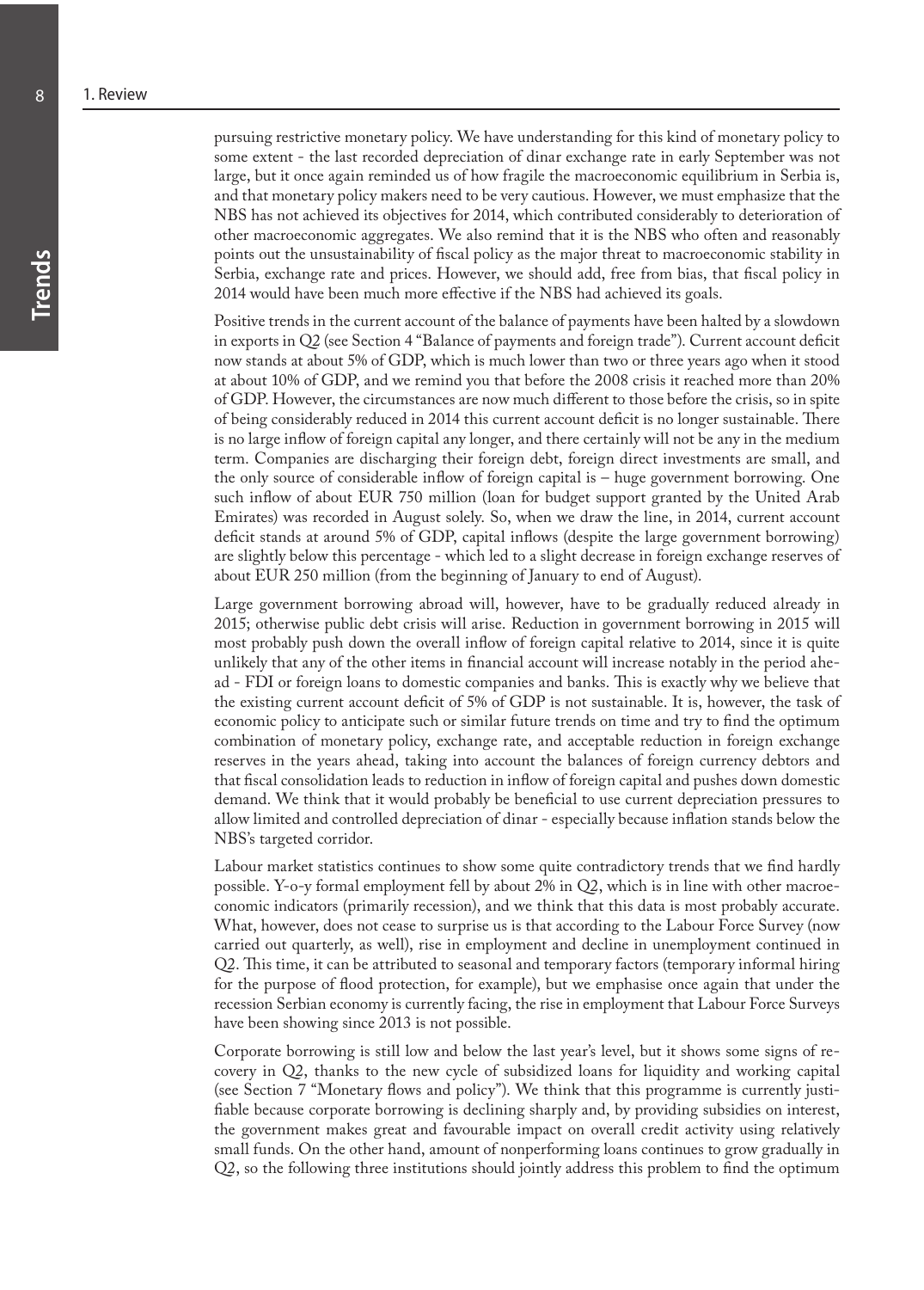solution: banks, the NBS and the Ministry of finance. The government should however ensure that solution to this problem does not become fiscal expenditure.

Unsustainability of fiscal policy is the major problem national economy is facing currently. Perhaps our estimate that they far exceed recession, price stagnation, high unemployment, unsustainable current account deficit and large and growing share of nonperforming loans best illustrates how enormous the problems confronting fiscal policy are. Fiscal deficit (inclusive of below-the-line expenditures) will exceed 8% of GDP in 2014. Fast growing public debt will amount to more than 70% of GDP at the end of the year and will continue to grow in the years ahead. Although the government has provided sufficient funds to cover its liabilities in the following six months (until the loan for budget support granted by the United Arab Emirates is spent), they need to start implementation of a determined fiscal consolidation programme during that period. Otherwise they run the risk of public debt crisis in the following years – steep drop in GDP, dinar depreciation and macroeconomic instability.

Fiscal deficit will exceed 8% of GDP in 2014 instead of the projected 7.1% of GDP (see Section 6 "Fiscal flows and policy"). This large fiscal deficit is not driven by rise in expenditures, which will probably be somewhat below the projections. It is above the expected level because public expenditures fell short of the projections. Public revenues went down because macroeconomic circumstances worsened – recession instead of economic growth projected at 1%, inflation rate at only 2% instead of the projected 5% and trends in labour market somewhat below the expected. In addition, extra revenues from reduction in shadow economy that have been projected in the budget will fall short of projections. Large savings will be made on expenditure side through reduction in public investments (which is not a good way to reduce public expenditures), while expenditures on subsidies will exceed the targeted level.

Public debt (including the debt of local self-governments) amounted to EUR 22 billion at the end of August (when the loan from the UAE was received). With exchange rate at 119 dinars for one euro, public debt already exceeds 70% of GDP. We estimate that public debt will reach about 72% of GDP by the end of the year, but some events would push it even higher. One such event would be issuance of a large amount of government guarantees on loans to EPS, needed to finance import of electricity and its current operations. This would hit severely not only public debt but overall public finance in Serbia, so we think that it would be much better to raise the price of electricity instead.

Finally, we arrive to the central issue of economic policy during the preceding months – fiscal consolidation. Under current fiscal flows, the only way to achieve fiscal consolidation is strong reduction in the largest public expenditures – pensions and public sector wages. However, this will not be sufficient unless the government put in order operations of public companies because otherwise all savings will be used to make up for their poor performance. This time fiscal consolidation needs to be carried out in a way that would really reverse negative trends in public finance, instead of adopting insufficient measures that only put off crisis and make things even worse in the following year (calling for more radical measures afterwards). Without sufficient cuts, government will maybe escape public debt crisis in 2015, but the health of public finance will deteriorate further.

Under poor economic indicators, Serbia will almost certainly remain in recession in 2015, even if no measures for fiscal consolidation are taken. Fiscal consolidation will deepen recession. The Government and NBS should therefore start coordinated implementation of fiscal consolidation and relevant anti-recession measures. The Government's task would be to increase efficiency of public investments, improve business environment, and negotiate with and bring in large foreign investors (with minimum fiscal spending). The NBS's task would be to ease monetary policy and to prevent deflation and rise in illiquidity of companies (recession and deflation are the largest obstacles to fiscal consolidation). The NBS should also, in coordination with the Government, try to find out how to increase corporate borrowing and solve the problem of nonperforming debt.